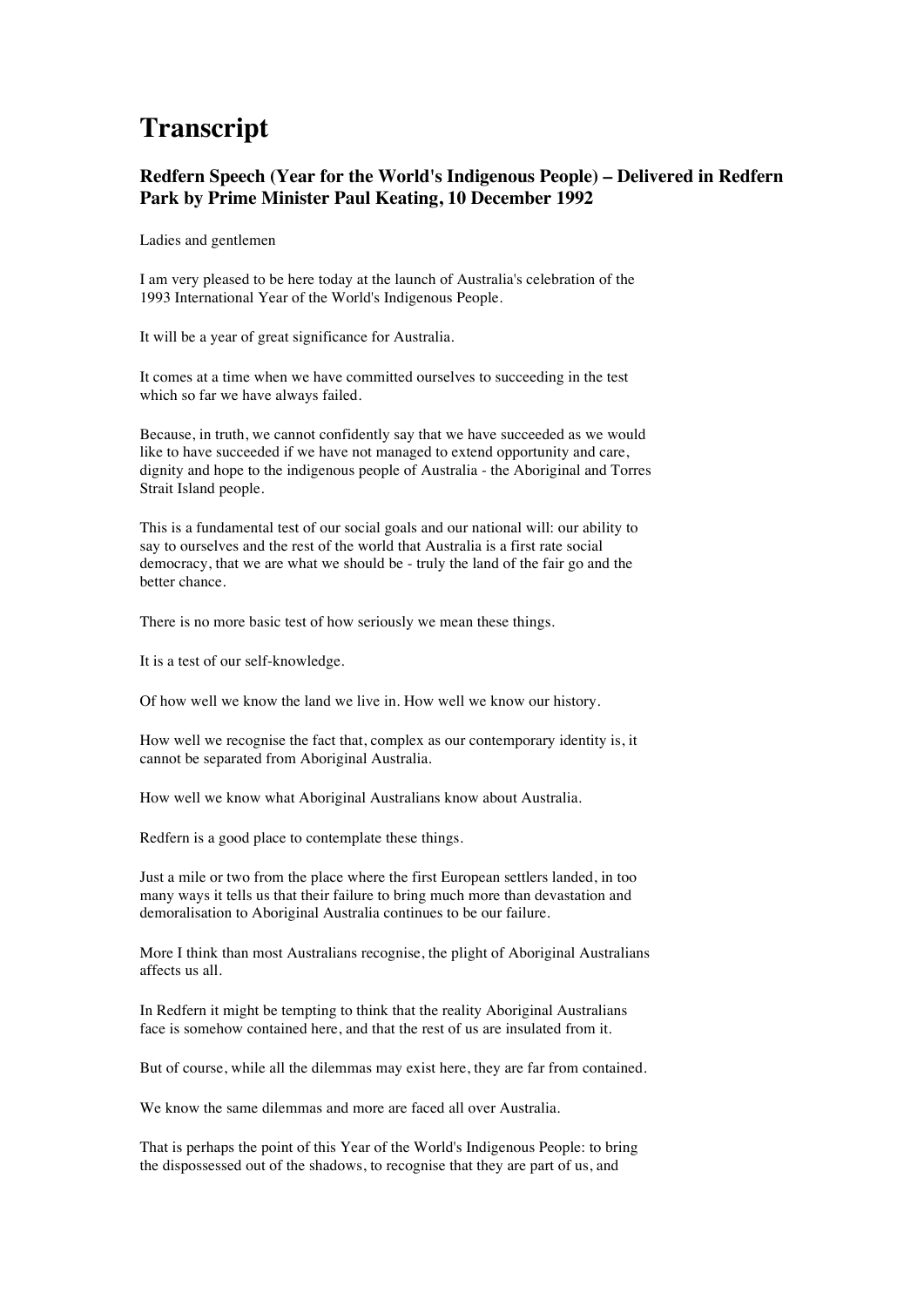that we cannot give indigenous Australians up without giving up many of our own most deeply held values, much of our own identity - and our own humanity.

Nowhere in the world, I would venture, is the message more stark than it is in Australia.

We simply cannot sweep injustice aside. Even if our own conscience allowed us to, I am sure, that in due course, the world and the people of our region would not.

There should be no mistake about this - our success in resolving these issues will have a significant bearing on our standing in the world.

However intractable the problems seem, we cannot resign ourselves to failure any more than we can hide behind the contemporary version of Social Darwinism which says that to reach back for the poor and dispossessed is to risk being dragged down.

That seems to me not only morally indefensible, but bad history.

We non-Aboriginal Australians should perhaps remind ourselves that Australia once reached out for us.

Didn't Australia provide opportunity and care for the dispossessed Irish? The poor of Britain? The refugees from war and famine and persecution in the countries of Europe and Asia?

Isn't it reasonable to say that if we can build a prosperous and remarkably harmonious multicultural society in Australia, surely we can find just solutions to the problems which beset the first Australians - the people to whom the most injustice has been done.

And, as I say, the starting point might be to recognise that the problem starts with us non-Aboriginal Australians.

It begins, I think, with that act of recognition.

Recognition that it was we who did the dispossessing.

We took the traditional lands and smashed the traditional way of life.

We brought the diseases. The alcohol.

We committed the murders.

We took the children from their mothers.

We practised discrimination and exclusion.

It was our ignorance and our prejudice.

And our failure to imagine these things being done to us.

With some noble exceptions, we failed to make the most basic human response and enter into their hearts and minds.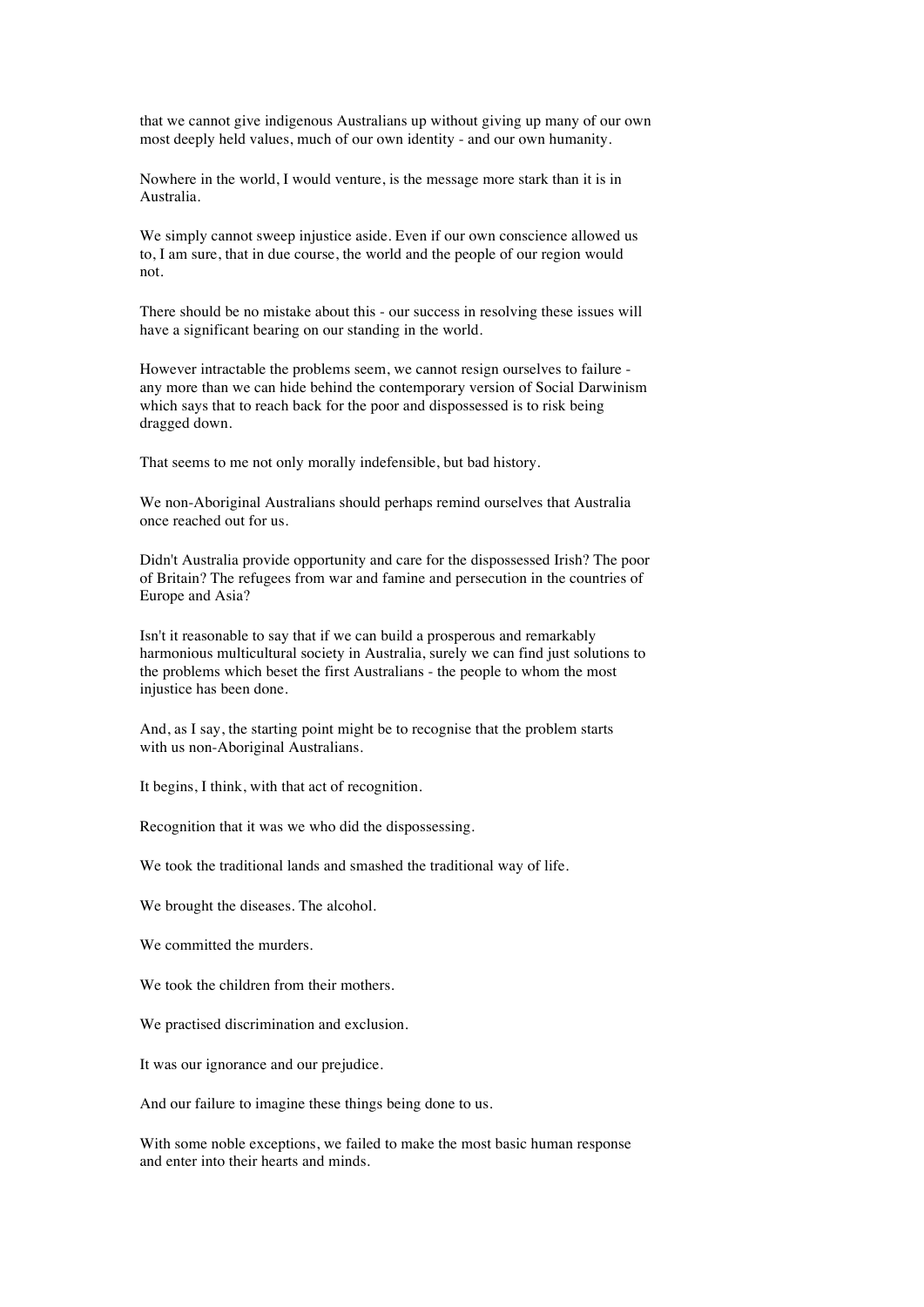We failed to ask - how would I feel if this were done to me?

As a consequence, we failed to see that what we were doing degraded all of us.

If we needed a reminder of this, we received it this year.

The Report of the Royal Commission into Aboriginal Deaths in Custody showed with devastating clarity that the past lives on in inequality, racism and injustice.

In the prejudice and ignorance of non-Aboriginal Australians, and in the demoralisation and desperation, the fractured identity, of so many Aborigines and Torres Strait Islanders.

For all this, I do not believe that the Report should fill us with guilt.

Down the years, there has been no shortage of guilt, but it has not produced the responses we need.

Guilt is not a very constructive emotion.

I think what we need to do is open our hearts a bit.

All of us.

Perhaps when we recognise what we have in common we will see the things which must be done - the practical things.

There is something of this in the creation of the Council for Aboriginal Reconciliation.

The Council's mission is to forge a new partnership built on justice and equity and an appreciation of the heritage of Australia's indigenous people.

In the abstract those terms are meaningless.

We have to give meaning to "justice" and "equity" - and, as I have said several times this year, we will only give them meaning when we commit ourselves to achieving concrete results.

If we improve the living conditions in one town, they will improve in another. And another.

If we raise the standard of health by twenty per cent one year, it will be raised more the next.

If we open one door others will follow.

When we see improvement, when we see more dignity, more confidence, more happiness - we will know we are going to win.

We need these practical building blocks of change.

The Mabo Judgement should be seen as one of these.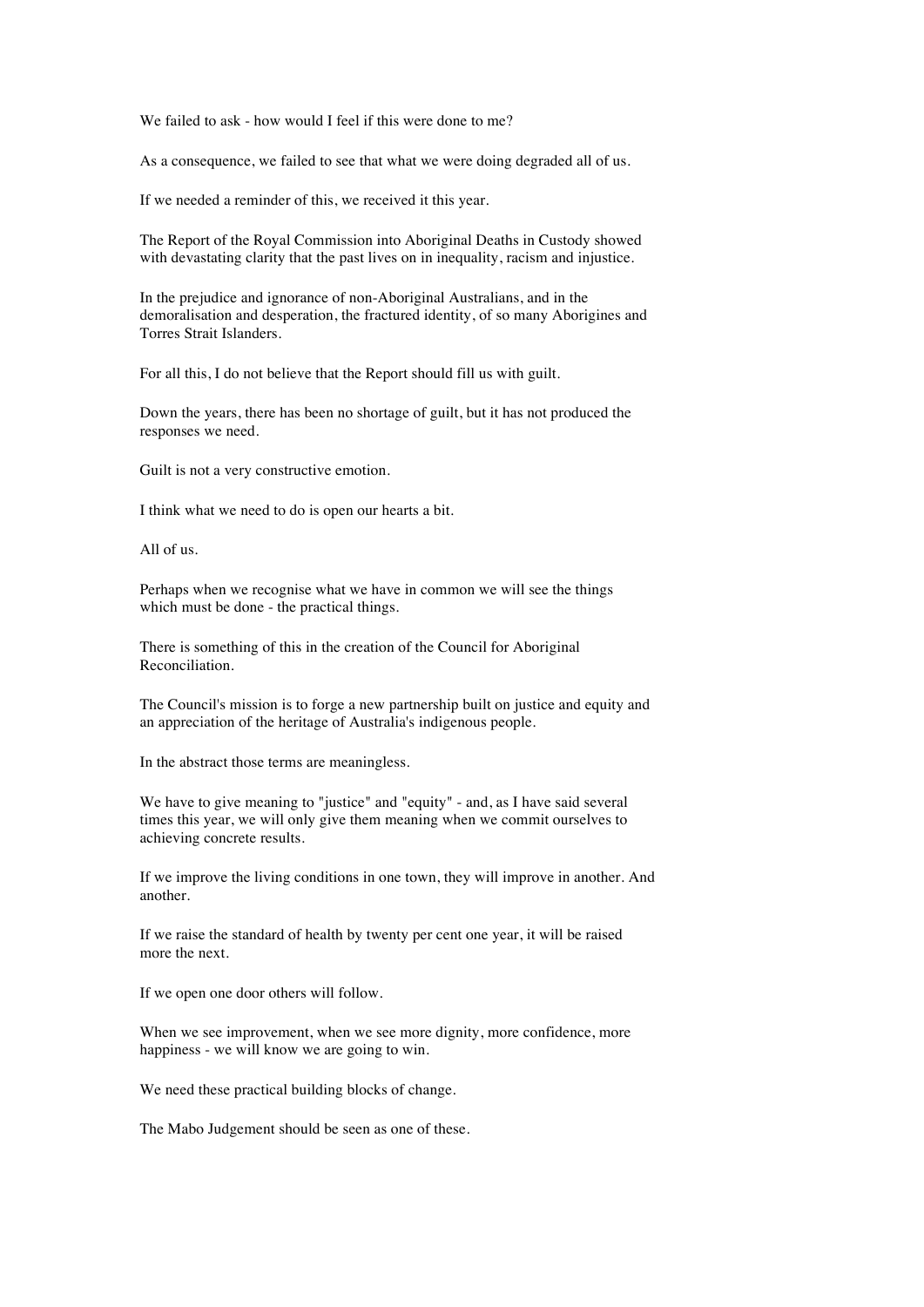By doing away with the bizarre conceit that this continent had no owners prior to the settlement of Europeans, Mabo establishes a fundamental truth and lays the basis for justice.

It will be much easier to work from that basis than has ever been the case in the past.

For that reason alone we should ignore the isolated outbreaks of hysteria and hostility of the past few months.

Mabo is an historic decision - we can make it an historic turning point, the basis of a new relationship between indigenous and non-Aboriginal Australians.

The message should be that there is nothing to fear or to lose in the recognition of historical truth, or the extension of social justice, or the deepening of Australian social democracy to include indigenous Australians.

There is everything to gain.

Even the unhappy past speaks for this.

Where Aboriginal Australians have been included in the life of Australia they have made remarkable contributions.

Economic contributions, particularly in the pastoral and agricultural industry.

They are there in the frontier and exploration history of Australia.

They are there in the wars.

In sport to an extraordinary degree.

In literature and art and music.

In all these things they have shaped our knowledge of this continent and of ourselves. They have shaped our identity.

They are there in the Australian legend.

We should never forget - they have helped build this nation.

And if we have a sense of justice, as well as common sense, we will forge a new partnership.

As I said, it might help us if we non-Aboriginal Australians imagined ourselves dispossessed of land we had lived on for fifty thousand years - and then imagined ourselves told that it had never been ours.

Imagine if ours was the oldest culture in the world and we were told that it was worthless.

Imagine if we had resisted this settlement, suffered and died in the defence of our land, and then were told in history books that we had given up without a fight.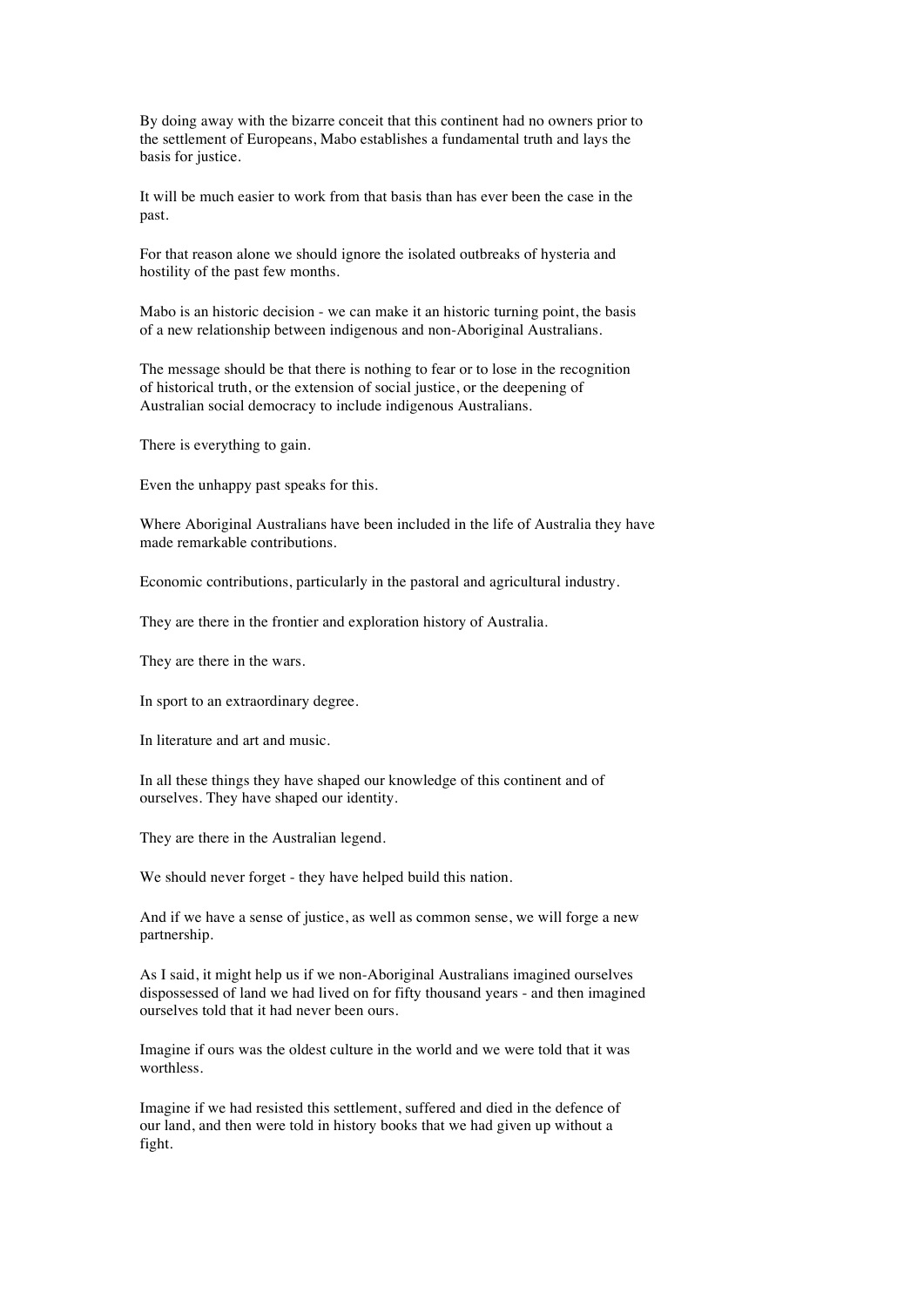Imagine if non-Aboriginal Australians had served their country in peace and war and were then ignored in history books.

Imagine if our feats on sporting fields had inspired admiration and patriotism and yet did nothing to diminish prejudice.

Imagine if our spiritual life was denied and ridiculed.

Imagine if we had suffered the injustice and then were blamed for it.

It seems to me that if we can imagine the injustice we can imagine its opposite.

And we can have justice.

I say that for two reasons:

I say it because I believe that the great things about Australian social democracy reflect a fundamental belief in justice.

And I say it because in so many other areas we have proved our capacity over the years to go on extending the realms of participation, opportunity and care.

Just as Australians living in the relatively narrow and insular Australia of the 1960s imagined a culturally diverse, worldly and open Australia, and in a generation turned the idea into reality, so we can turn the goals of reconciliation into reality.

There are very good signs that the process has begun.

The creation of the Reconciliation Council is evidence itself.

The establishment of the ATSIC - the Aboriginal and Torres Strait Islander Commission - is also evidence.

The Council is the product of imagination and good will.

ATSIC emerges from the vision of indigenous self-determination and selfmanagement.

The vision has already become the reality of almost 800 elected Aboriginal Regional Councillors and Commissioners determining priorities and developing their own programs.

All over Australia, Aboriginal and Torres Strait Islander communities are taking charge of their own lives.

And assistance with the problems which chronically beset them is at last being made available in ways developed by the communities themselves.

If these things offer hope, so does the fact that this generation of Australians is better informed about Aboriginal culture and achievement, and about the injustice that has been done, than any generation before.

We are beginning to more generally appreciate the depth and the diversity of Aboriginal and Torres Strait Islander cultures.